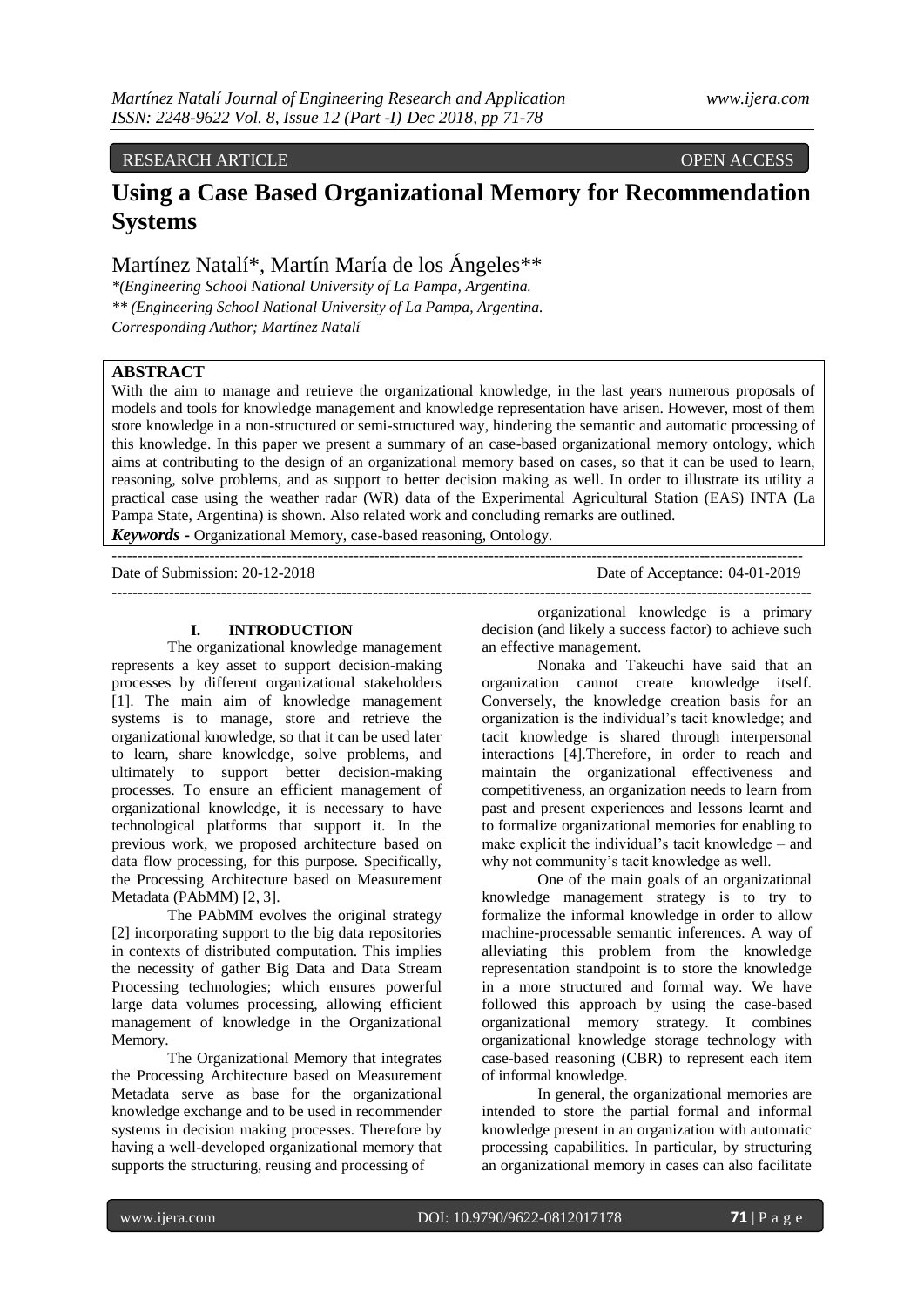the automatic capture, recovery, transfer and reuse of knowledge for problem solving.

The main goal of this research is the integration of the Organizational Memory and casebased reasoning into the Processing Architecture based on Measurement Metadata as conceptual foundation for any organizational knowledge management. Also, the discussion about the added value of organizational memories; Thus, data, information, and knowledge from heterogeneous and distributed sources can be automatically and semantically processable by web-based applications, for instance, an 'intelligent' recommendation system to support a more effective decision-making process.

This article is organized in five sections. The Section 2 outlines the case based organizational memory. The Section 3 illustrates the application of the organizational memory to a practical case: a pasture predictor system using the data of the weather radar of EAS INTA Anguil. The Section 4 discusses related work and finally the Section 5 summarizes the conclusions.

## **II. CASE BASED ORGANIZATIONAL MEMORY**

With the aim to manage and retrieve the organizational knowledge, in the last years numerous proposals of models and tools for knowledge management and knowledge representation have arisen. However, most of them store knowledge in a non-structured or semistructured way, hindering the semantic and automatic processing of this knowledge. In this section we specify a case-based organizational memory, so that it can be used to learn, reasoning, solve problems, and as support to better decision making as well.

A way of alleviating this problem from the knowledge representation standpoint is to store the knowledge in a more structured and formal way. We have followed this approach by using the case-based organizational memory strategy. It combines organizational knowledge storage technology with case-based reasoning (CBR) to represent each item of informal knowledge. In particular, by structuring an organizational memory in cases can also facilitate the automatic capture, recovery, transfer and reuse of knowledge for problem solving.

Although the benefits of applying the knowledge management systems are well known, and the idea of applying case-based reasoning methods to lessons learned and best practices are not new in the knowledge representation area, there is almost no consensus yet on many of the concepts and terminology used in both knowledge management and case-based reasoning areas. In order to reach this aim we have constructed a common conceptualization for case-based

organizational memory where concepts, attributes and their relationships should be explicitly specified; such an explicit specification of a conceptualization is one of the core steps for building ontology.

In the following sections we will describe case-based organizational memory ontology and his application (using the architecture) to the construction of a pasture predictor system using the data of the weather radar of INTA EEA Anguil.

## **2.2 Case Based Organizational Memory Ontology Overview**

The organizational memory ontology aims to be at a generic level from which other representations for specific domain applications can be formulated (see Figure 1). On the one hand, the case-based organizational memory ontology is defined at a generic organizational memory level, and on the other hand, for characterizing the cases according to the specific knowledge domain and its context [5], a domain and context ontologies should also be provided.



**Figure 1. The relationship between ontologies at the specific domain level and at the generic organizational memory level components**

The objective of our ontology is to serve as a foundation for the organizational knowledge exchange with semantic power, which in turn facilitates the reuse, the interoperability and the automatic processing by agents [6].

The main concepts of the ontology, which are illustrated in the UML diagram of the Figure 2, are described in the following text, highlighted in italic.

An organizational memory is the way in which an organization stores and keeps track of what it knows, i.e., about the past, present and future knowledge. An organizational memory can have one or more knowledge bases which are intended to achieve different information needs of an organization –recalling that data, information and knowledge are useful assets for decision making. In addition, an organizational memory may be seen as a repository that stores and retrieves the whole specified, explicit, formal and informal knowledge present in an organization. Thus, a knowledge base is an organized body of related knowledge; taking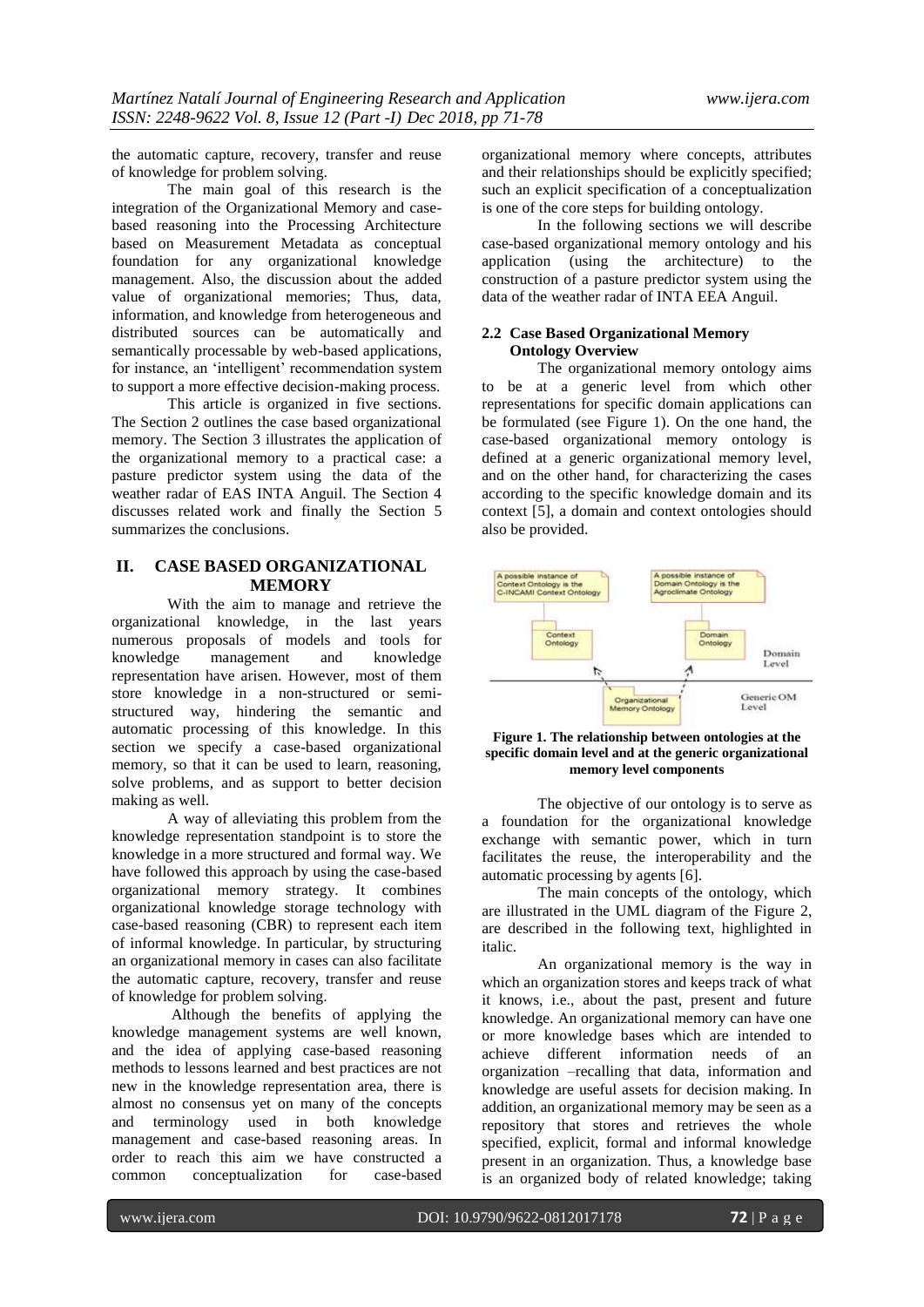into account that knowledge is a body of understanding and/or lessons learnt from skills and experiences that is constructed by people.

A type of knowledge base is a case knowledge base which stores the acquired knowledge in past experiences, good practices, learned lessons, heuristics, etc. to different domains; that is, it stores cases. A case is a contextualized knowledge item (i.e., an atomic piece of knowledge) representing an experience by means of a problem and its solution. The representation of the knowledge through cases facilitates the reuse of the knowledge acquired in past problems to be applied to a new problem in similar situations [7].

A case can be seen as an ordered pair < P, S >, where P is the problem space, and S is the solution space. There exists a general description of problems as  $P(x_1, x_2, \ldots, x_n)$ , where each individual problem is an instance P(a1, a2,..., an); also a general description of solutions as  $S(y_1, y_2, \ldots, y_n)$ , and every individual solution  $S(b1, b2, \dots, bn)$  is an instance of that general description. The xi are variables that characterize the problem (problem feature), and the yi are variables that characterize the solution (solution feature), where both are features. A feature or attribute is a measurable physical or abstract property of an entity category. Since the stored cases refer to a specific knowledge domain, the features that characterize the problems and solutions are defined by a domain concept term; for example, the concepts coming from the meteorology domain ontology (i.e. Precipitation Accumulation, Hail, Hail Damage, Environmental Temperature, Environmental Pressure and so on, as we will illustrate in Section 3.2).

The case-based reasoning process consists in assigning values to problem variables and finding the adequate instances for solution variables. To find the appropriate values for the instances of a solution, the similarity assessment of cases should be performed, so that for each case knowledge base a *similarity assessment model* should be specified. Greater detail of the functionality of the Organizational Memory can be found in [8], where processes have been formalized by the SPEM metamodel to promote its communicability and extensibility.

## **2.2 Similarity Assessment Model Representation**

Most of the case-based reasoning applications have been focused on problems of specific domains. However, in order to be useful to an organization, a case-based reasoning system should be fitted in with the main knowledge sources that can stem from diverse domains, and so the similarity functions appropriate to each case knowledge base.

As we can see in Figure 2, each case knowledge base has a similarity assessment model that specifies it. On the one hand, the similarity assessment model class represents the general description of problems as  $P(x1, x2 \ldots xn)$ , i.e. the problem structure, by combining several similarity model elements -one per each problem feature xi.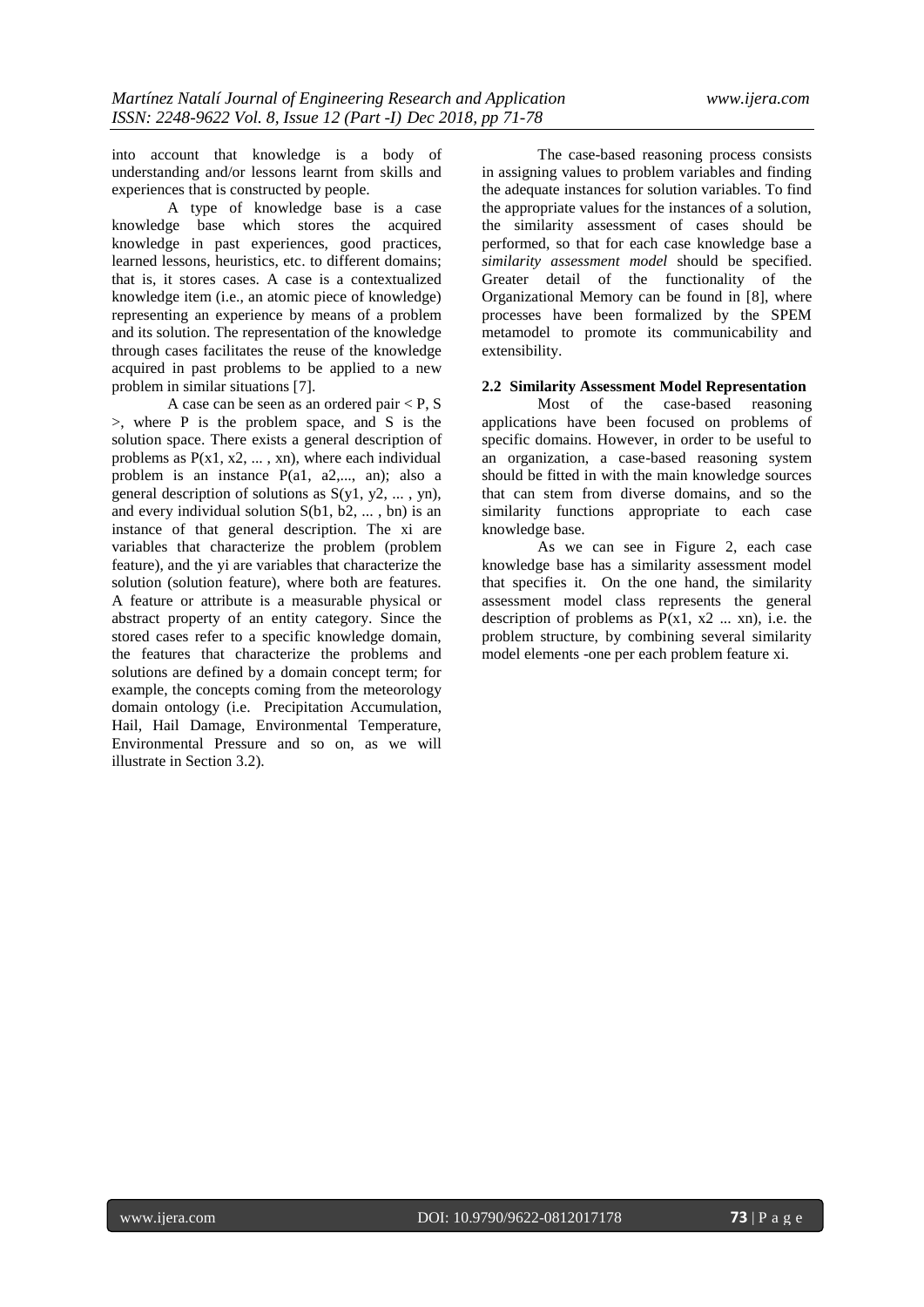

**Figure 2. UML diagram that specifies the main terms, attributes and relationships to the Case-based Organizational Memory Ontology.**

On the other hand, it is a function with associated similarity elements that models the similarity assessment of cases. In turn the similarity model element is a function with associated similarity criterion that models the similarity assessment of a feature. We propose a model to define the case structure indicating the features that characterize it and the possible similarity models.

Usually, the similarity between a recovered case R and a new case C is defined as the sum of the similarities among its constituent feature values multiplied by their weights, i.e. the so-called Nearest Neighbor formula:

$$
Similarity(R, C) = \sum_{f \in F} w_f * sim_f(f_R, f_C)
$$
\n(1)

Where  $w_f$  is the weight of the feature f, and  $\sinh f$  is the similarity measurements function to the feature. Therefore, in order to provide an appropriate representation of the similarity model, it is necessary

to represent the weights that model the relative relevance, and the similarity function type for each specific feature. The weights are represented as an attribute inside each similarity element (see Figure 3), and the similarity type is restricted to be one out of three general types, namely: Exact, Difference and Complex.

The inclusion of these three types of functions is based on the analysis of numerous investigation works in the case-based reasoning area, as well as taking into account they cover the similarity representation needs of most cases in the Software and Web Engineering area. Particularly:

- The Exact similarity function returns 1 if two feature values are the same and 0 otherwise.
- The Difference similarity function is inversely proportional to the difference between a feature values. It can only be applied when it is possible to define the value difference; for instance, between numerical values the difference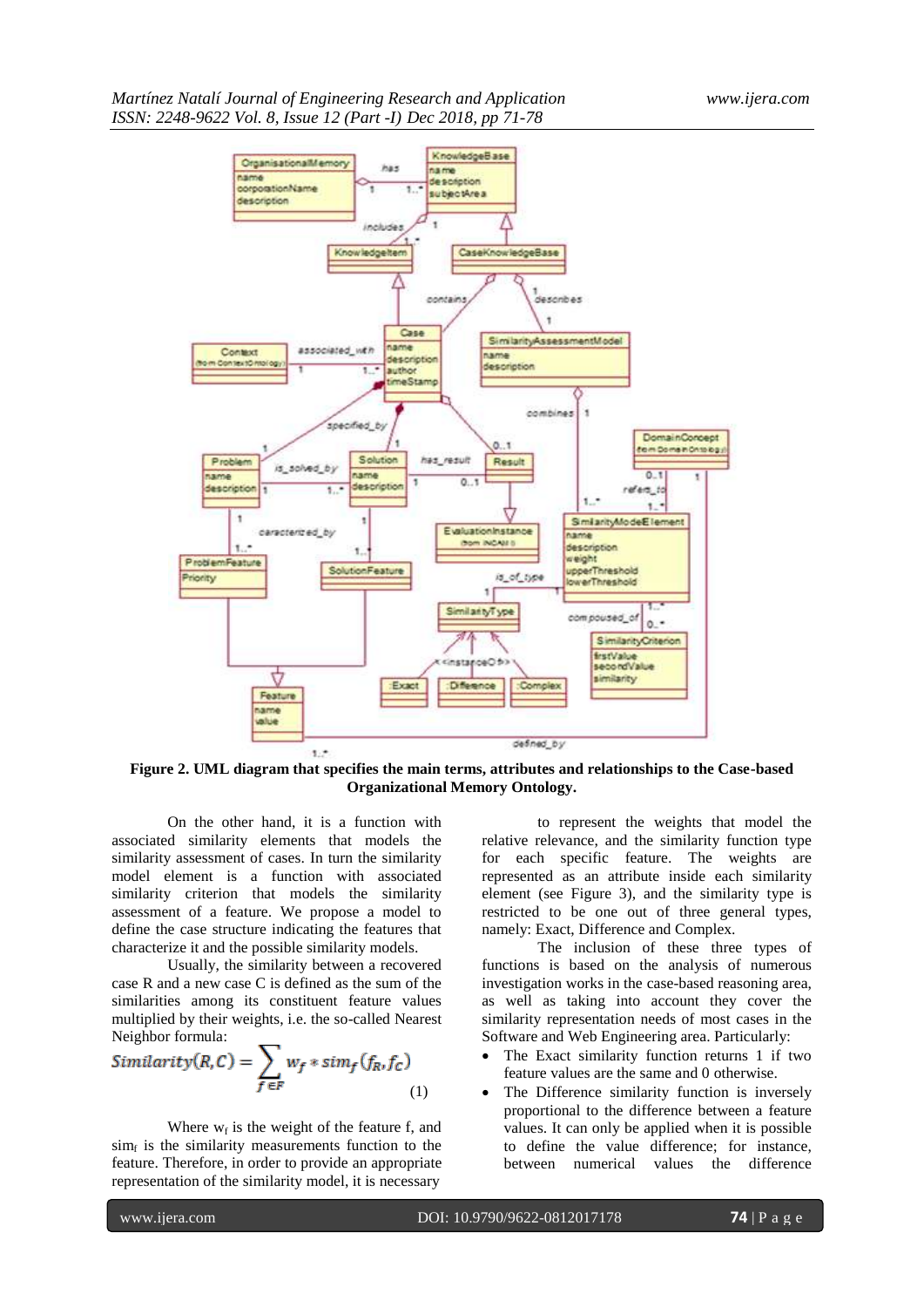similarity function returns 1 if both features are equals, and return  $1/|f_c-f_n|$  in other case.

 The Complex similarity function solves the similarity for all those situations where the two previous functions are not applicable; for example, the semantic difference between two synonymous terms that is neither completely the same nor completely different. If the number of a feature values is finite, it is feasible to have beforehand the similarity measure values for all possible values" pairs. In our model, these parameters are represented in the Similarity Criterion class, which is defined as the assessment pattern used to determine the semantic similarities between two feature values.

Ultimately, an exhaustive glossary of terms, attributes and relationships are shown in [5], where the terminology for the case-based organizational memory ontology is explicitly described.

## **III. A PRACTICAL CASE: A PASTURE PREDICTOR**

In order to illustrate the above main concepts, attributes and relationships, we will elaborate on an example of case-based knowledge base and its similarity assessment model for a specific domain: a pasture predictor system, using the data of the weather radar of INTA EEA Anguil. This case base stores a body of related knowledge about the growth of pasture based on a range of data, including current weather conditions and forecasts, rainfall events and past climate records, processed by the PAbMM architecture and taking the radar as a data source.

#### **2.2 The Weather Radar of INTA EEA Anguil**

Weather radars are active sensors of remote sensing that emit pulses of electromagnetic energy into the atmosphere in the range of microwave frequencies. These sensors are tools to monitor environmental variables, and specifically, the identification, analysis, monitoring, forecasting and evaluation of hydro meteorological phenomena, as well as physical processes that these involve, given the risk that can cause severe events. Its main applications are: a) Weather description, forecasting and nowcasting, b) Forecasting and monitoring of environmental contingencies (hail, torrential rain, severe storms, etc.), c) Security in navigation and air traffic control, d) Studies of atmospheric physics, e) studies of agro climatic risk, f) Provision of basic data for scientific and technological research, and g) Provision of input data for hydrological models (i.e. floods) [9]. The information recorded by the WR is collected through volumetric scans and today, the data are stored in separate files called volumes. The data contains the different variables: reflectivity factor (Z), differential reflectivity (ZDR), polarimetric correlation coefficient (RhoHV),

differential phase (PhiDP), specific differential phase (KDP), radial velocity (V) and spectrum width (W).

Two types of data are distinguished: a) raw data and b) some level of data processing or "products". In both cases, the sampling units are 1 km2 and 1º and each variable are stored in separate files.

Under normal operation, in a full day (00:00h to 23:50h), 8640 files are generated only for the range of 240 km just for one WR. In this sense and for each day, just the WR of the EAS Anguil produces daily a volume of 17GB of data, which represents about 6.2 Tb annually and just for one WR.

From raw data using the proprietary software Rainbow 5, different processing can be obtained, for example, some hydrological products estimating precipitation characteristics as SRI (Surface Rain Intensity), which generates values intensity or PAC (Precipitation Accumulation), which calculates a cumulative rain in a predefined time interval. These products can be formatted in XML or raster image. Also, INTA developed software that can generate more products from raw radar data, for example applications of models to estimate occurrence of hail and hail damage to crops [9].

The users of radar data and radar products, with free and open access are: i) National System of Weather Radar (SiNaRaMe), ii) SMN, iii) Sub secretary of Nation Water Resources (SSRH), iv) National Water Institute (INA), v) Civil Defence vi) Argentinean Air Force, vii) Commercial and General Aviation, viii) Directorate of Agriculture and Climate Contingencies (DACC, Mendoza) ix) Agro climatic Risk Office (ORA), xi) Universities, xii) Research Groups and related product development, xiii) Insurance Companies, xiv) Media, xv) INTA.

In this case, the PAbMM architecture is used to process the data generated by the weather radar. This allows the monitoring of the stream to make decisions in real time. In this way and from the processed data, you can build knowledge management systems for supporting the decision making in the agricultural production domain, based in the experience stored through the Organizational Memory.

### **2.3 Knowledge Base for Pasture Production**

This case base stores a body of related knowledge about pasture growth in relation to current, past and future weather conditions, so that it serves as the basis to a recommendation system that support the new cycle of pasture production regarding similar past ones.

This knowledge base, collect heterogeneous data from different sources (One source of data is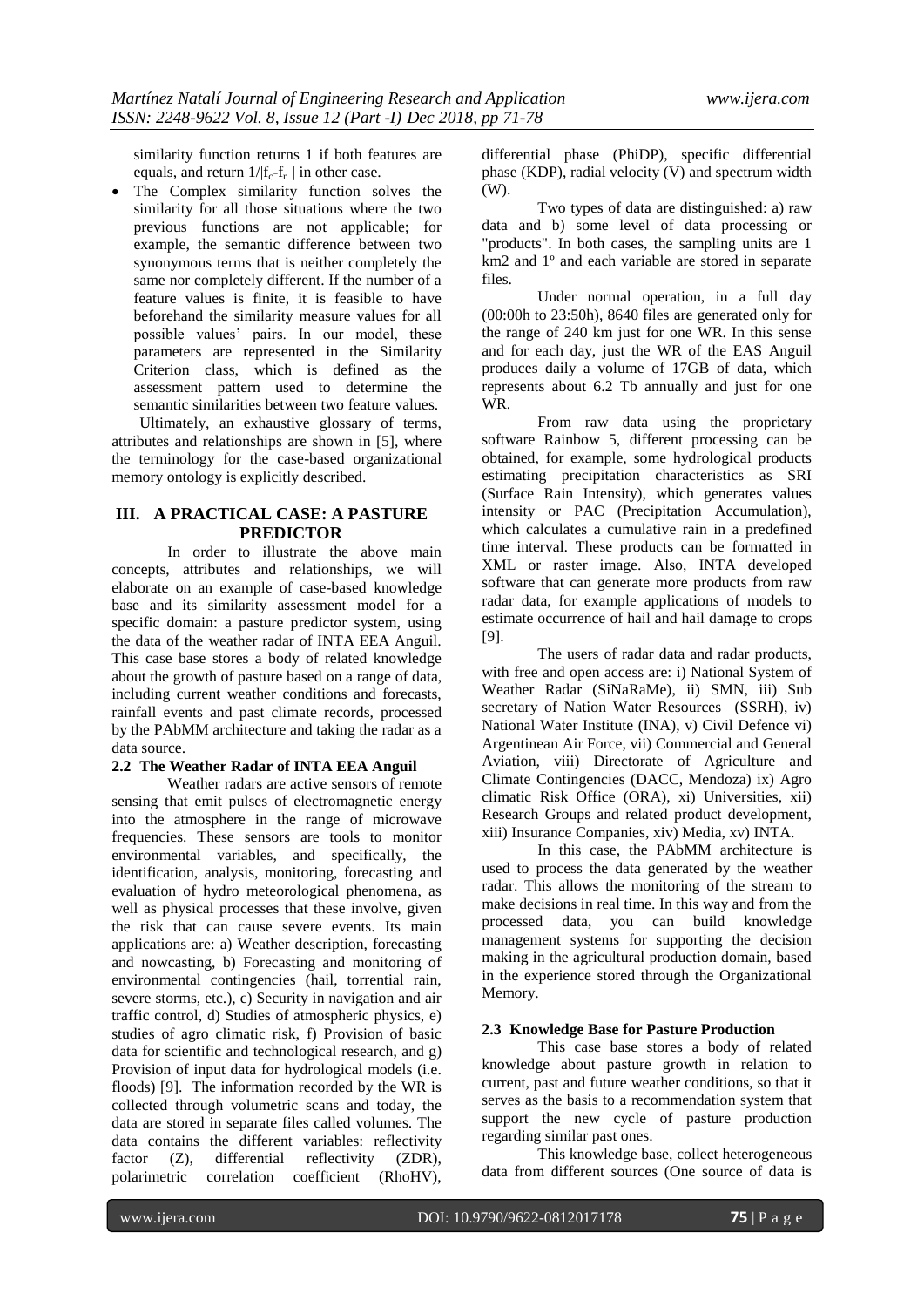the Weather radar of INTA EEA), as well as manual measurements made by agricultural producers, for example the estimated Daily production of pasture.

The aims of the knowledge base are to support productivity, efficiency and continuing growth in this important industry. It saves past knowledge about weather conditions (as problems) and their pasture production (as solutions). By providing 60-day forecasts for the growth of pasture, the aim to help farmers make better decisions in managing their herds, production and costs.

To illustrate the knowledge base and for easier understanding, a simplified model of the Case structure is shown. This case knowledge base characterizes the problem situation through various characteristics including current weather conditions 7-day forecasts, rainfall and hail events, and past climate records. Also the context data of location and time is taken into account. In this example, the case is characterized through four features, namely: PrecipitationAccumulation, Hail, HailDamage, and RainForecast that are defined in the meteorology domain ontology.

| D<br>١Ι<br>n<br>u l |  |
|---------------------|--|
|---------------------|--|

EXAMPLE OF SIMILARITY ASSESSMENT MODEL FOR A CASE BASE

| Feature       | <b>Description</b> | Type    | Wht  |
|---------------|--------------------|---------|------|
| Precipitation | Accumulative       | Differ. | 0.40 |
| Accumulatio   | rain in Last 10    |         |      |
| n             | days               |         |      |
| Hail          | Indicates the      | Exact   | 0.15 |
|               | occurrence of      |         |      |
|               | hail in Last 10    |         |      |
|               | days (Possible     |         |      |
|               | values are yes     |         |      |
|               | or $no)$           |         |      |
| HailDamage    | Indicates the      | Exact   | 0.25 |
|               | occurrence of      |         |      |
|               | hail damage in     |         |      |
|               | Last 10 days       |         |      |
|               | (Possible)         |         |      |
|               | values are yes     |         |      |
|               | or $no)$           |         |      |
| RainForecas   | Indicates the      | Differ. | 0.20 |
|               | next 7 days        |         |      |
|               | rain forecast      |         |      |

Analogously, the solution will be characterized by the PastureProduction feature; which indicates the daily kg of dry matter produced in one hectare.

For each feature that characterizes a case, we should establish its weight and its similarity function type (see Table 1). These design decisions could be made by an expert taking into account which features are considered more relevant from the similarity point of view to evaluate in the end the global similarity of two cases.

Once defined the case structure and its similarity assessment model, each case is stored with

all the feature values that characterize it and its solution accordingly. Two case examples are shown in Figure 3.

|                   |          | Problem                           |                  |  |  |
|-------------------|----------|-----------------------------------|------------------|--|--|
| Problem           |          | Precipitation Accumulation        | $50$ mm          |  |  |
|                   |          | Hail                              | Yes              |  |  |
| Case 1            |          | <b>Hail Damage</b>                | No               |  |  |
|                   |          | <b>Rain Forecast</b>              | 10 <sub>mm</sub> |  |  |
|                   | Solution | <b>Pasture Production: 200</b>    |                  |  |  |
|                   |          | Problem                           |                  |  |  |
|                   |          | <b>Precipitation Accumulation</b> | 8 <sub>mm</sub>  |  |  |
| Problem           |          | Hail                              | Yes              |  |  |
| Case <sub>2</sub> |          | Hail Damage                       | Yes              |  |  |
|                   |          | <b>Rain Forecast</b>              | 5 mm             |  |  |
|                   | Solution | <b>Pasture Production: 150</b>    |                  |  |  |

**Figure 3. Example of representation of two stored past cases**

A new decision in herds managing can benefit from the case-based organizational memory by recovering the pasture prediction information of the most similar environmental conditions. Let us suppose that we want to buy animals to fatten and need to know if we have enough grass, and that the case base stores the two cases shown in Figure 3, among others.

In order to minimize risks, we can take advantage of the recorded knowledge by retrieving and reusing the most similar past experience. Therefore, table 2 shows the similarity calculation of each feature of the new case compared to the previous past ones, i.e., "Case 1" and "Case 2". Hence the global similarity calculations give as outcomes:

**TABLE I.** EXAMPLE OF SIMILARITY ASSESSMENT BETWEEN THE PREVIOUS TWO PAST CASES AND THE NEW ONE

| <b>Feature</b> | Case           | Case | <b>New</b> | <b>Similarit</b>    | <b>Similar</b> |
|----------------|----------------|------|------------|---------------------|----------------|
|                | 1              | 2    | Case       |                     | ity            |
|                |                |      |            | Case1/Ne            | Case2/N        |
|                |                |      |            | W                   | ew             |
| Precipit       | 50             | 8    | 20         |                     |                |
| ation          |                |      |            | $=0.03$<br>$0 - 20$ | 20             |
| Accum          |                |      |            |                     |                |
| ulation        |                |      |            |                     |                |
| Hail           | Yes            | Yes  | Yes        | 1.00                | 1.00           |
| HailDa         | N <sub>0</sub> | Yes  | No         | 1.00                | 0.00           |
| mage           |                |      |            |                     |                |
| RainFo         | 10             | 5    | 15         |                     |                |
| recast         |                |      |            | $0 - 15$            | 15             |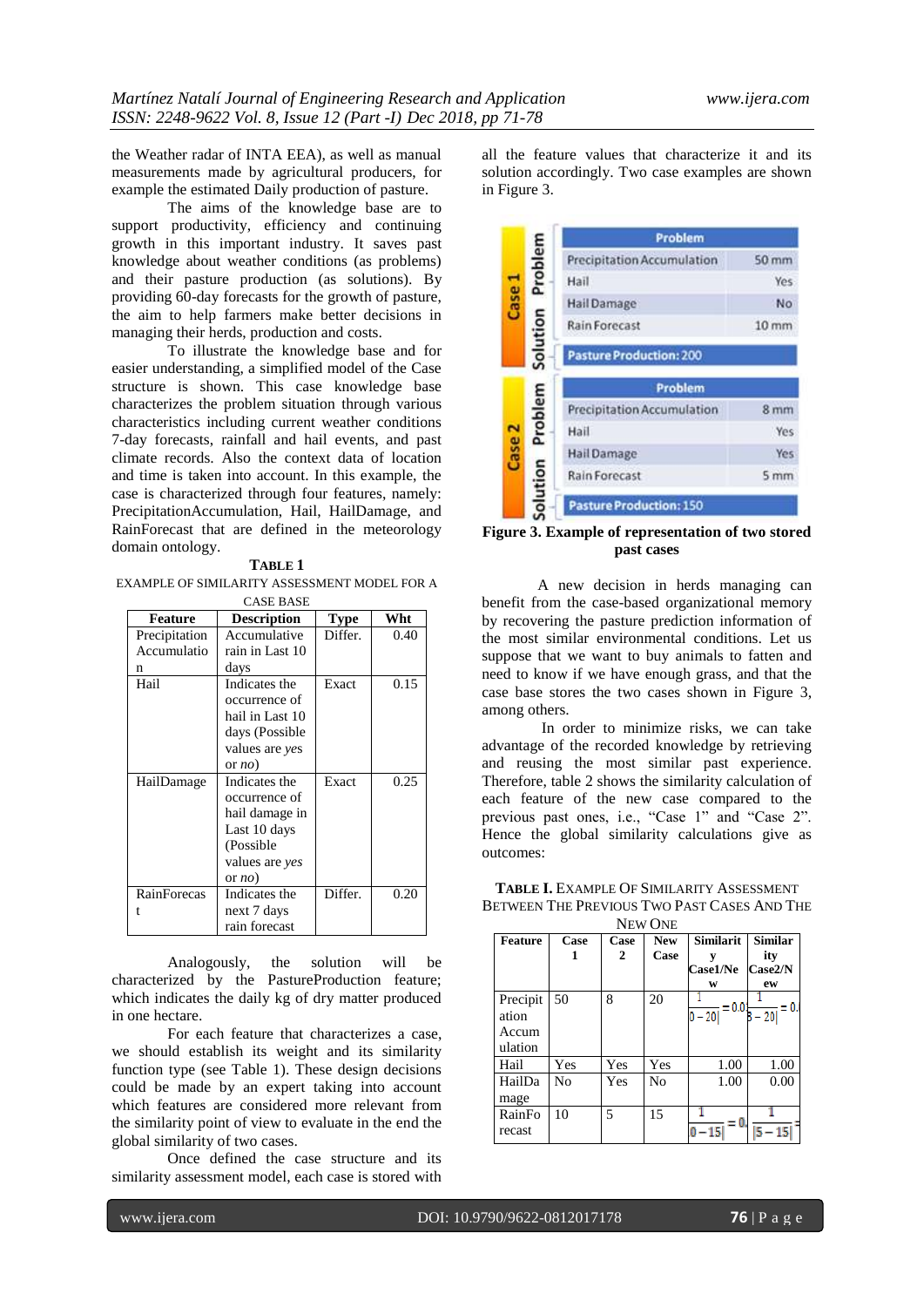**Similarity(Case 1,New)** =0.4\*0.03+0.15\*1+  $0.25*1+0.2*0.2 = 0.453$ **Similarity(Case 2,New)** =0.4\*0.083+0.15\*1+  $0.25*0+0.2*0.1 = 0.203$ 

Resulting "Case 1" as the most similar to the new case, and therefore the pasture prediction is 200 daily kg of dry matter produced.

## **IV. RELATED WORK**

In our specific work we have illustrated the use of the case-based reasoning approach to develop a case-based organizational memory; using the advantage of having the PAbMM architecture, which manage large volumes of structured data together with their metadata. The main goal is to exploit the knowledge that con be extracted from organizational memory under a key-value structure (i.e. case-solution structure) stored in the Big Data repository, allowing to incorporate more experience for recommending the courses of actions to the decision-making process.

From the organizational memory point of view, there are numerous proposals in the knowledge management area, for example the ones documented in [10,11]. Most of them capture and store the knowledge in repositories of documents like manuals, memos, and text files systems, etc. where structured or semi-structured storage strategies are seldom used. These approaches usually do not employ powerful mechanisms of semantic and automatic knowledge processing based on ontologies therefore causing very often loss of time and high investment in human resources.

### **V. CONCLUSIONS**

The organizational knowledge management represents a key asset to support a more effective decision-making process by different stakeholders. In this direction, by having an IT-based organizational memory that supports the structuring, reusing and processing of organizational knowledge is a primary decision to achieve that effective management.

In the previous work [1], we had specified a case-based organizational memory for the stream processing architecture based on measurement metadata. In this paper we deepen the former research and considerably expand the development of the proposed technologies. As a result, we obtained a robust and mature platform for the processing of heterogeneous sources data streams and the management of organizational knowledge.

The knowledge representation through cases facilitates the reuse of knowledge acquired in past problems to be applied to a new problem in similar situations, in addition facilitates the automatic knowledge processing as well.

In this way, the proposed case-based organizational memory can benefit from processing power of the PAbMM architecture, which is supported by distributed Big Data technologies.

Finally, we have illustrated these models and approach with a practical case: a pasture predictor system, using the data of the weather radar of INTA EEA Anguil. This case base stores a body of related knowledge about the growth of pasture based on a range of data, including current weather conditions and forecasts, rainfall events and past climate records, processed by the PAbMM architecture and taking the radar as a data source.

#### **REFERENCES**

- [1]. M. Martín and M. Diván, Case Based Organizational Architecture based on Measurement Metadata. Proc. 5th International Conference on Reliability,<br>Infocom Technologies and Optimization Technologies (ICRITO), Noida, India, 2016.
- [2]. M Diván and L Olsina, Process View for a Data Stream Processing Strategy based on Measurement Metadata. Electronic Journal of Informatics and Operations Research, vol. 13, no. 1, pp. 16-34, June 2014.
- [3]. M Diván et al., Towards a Data Processing Architecture for the Weather Radar of the INTA Anguil, Proc. International Workshop on Data Mining with Industrial Applications, Asunción, Paraguay, 2015.
- [4]. I. Takeuchi and H. Nonaka, The Knowledge-Creating Company. New York: Oxford University Press Inc., 1995.
- [5]. M Martín, Organizational Memory Based on Ontology and Cases for Recommendation System, PhD Thesis, Computer Science School, National University of de La Plata (Argentina)., 2010.
- [6]. M. Martín and L. Olsina, Added Value of Ontologies for Modeling an Organizational Memory, in IGI Global (Ed). Building Organizational Memories: Will You Know What You Knew ?:, pp. 127-147.
- [7]. H Chen and Z Wu, On Case-Based Knowledge Sharing in Semantic Web, Proc. XV International Conference on Tools with Artificial Intelligence, California, 2003, pp. 200-207.
- [8]. M Diván and M Martín, Strategy of Data Stream Processing sustained by Big Data and Organizational Memory (In Spanish), Proc.of National Conference of Informatics Engineering/ Information Systems Engineering, Buenos Aires, Argentina, 2015.
- [9]. Y. Bellini Saibene, M. Volpaccio, S. Banchero, and R. Mezher, Development and use of free tools for data exploitation of the INTA Weather Radars (in spanish), Proc. 43º Jornadas Argentinas de Informática - 6º Congreso Argentino de Agroinformática, Buenos Aires, 2014, pp. 74-86.
- [10]. W Karl-Heinz, A Case Based Reasoning Approach for Answer Reranking in Question Answering, CoRR, vol. abs/1503.02917, 2015. [Online]. http://arxiv.org/abs/1503.02917